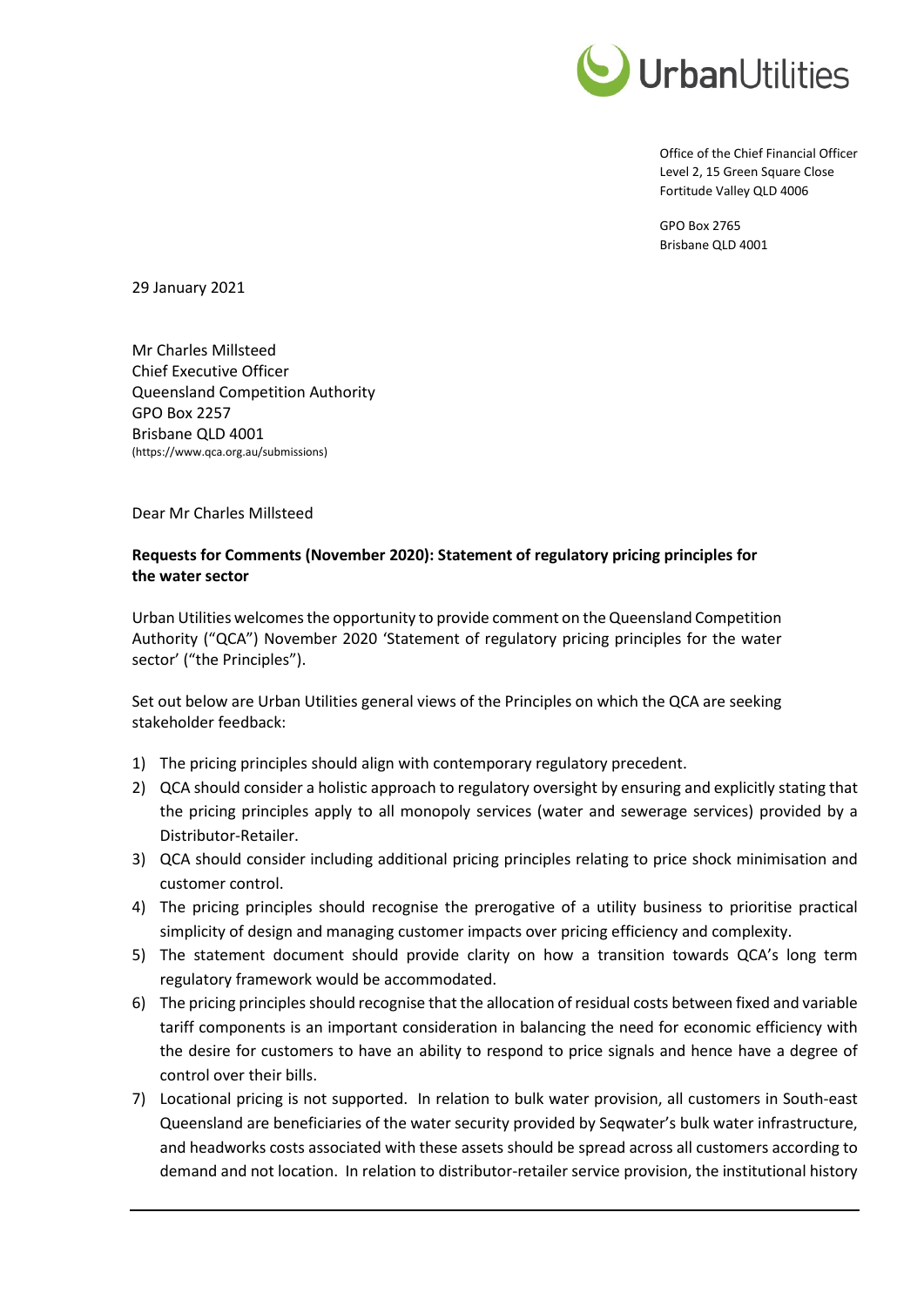

of the SEQ water industry would make it very difficult to implement locational pricing that was not aligned with existing, or previous, council boundaries. In addition, cost-reflective locational prices would result in significant customer impacts across some of Urban Utilities' service area.

Further comments on the Principles are provided in Appendix A for QCA consideration.

Should you have any queries in relation to our submission please contact James Benjamin, Head of Strategic Finance on 3855 6161 or James.Benjamin@urbanutilities.com.au.

Yours sincerely

Ruth Costum.

Ruth Coulson **Chief Financial Officer URBAN UTILITIES**

Cc. Mr Russell Silver-Thomas, Queensland Competition Authority

Enc. Appendix A: Urban Utilities comment on the Principles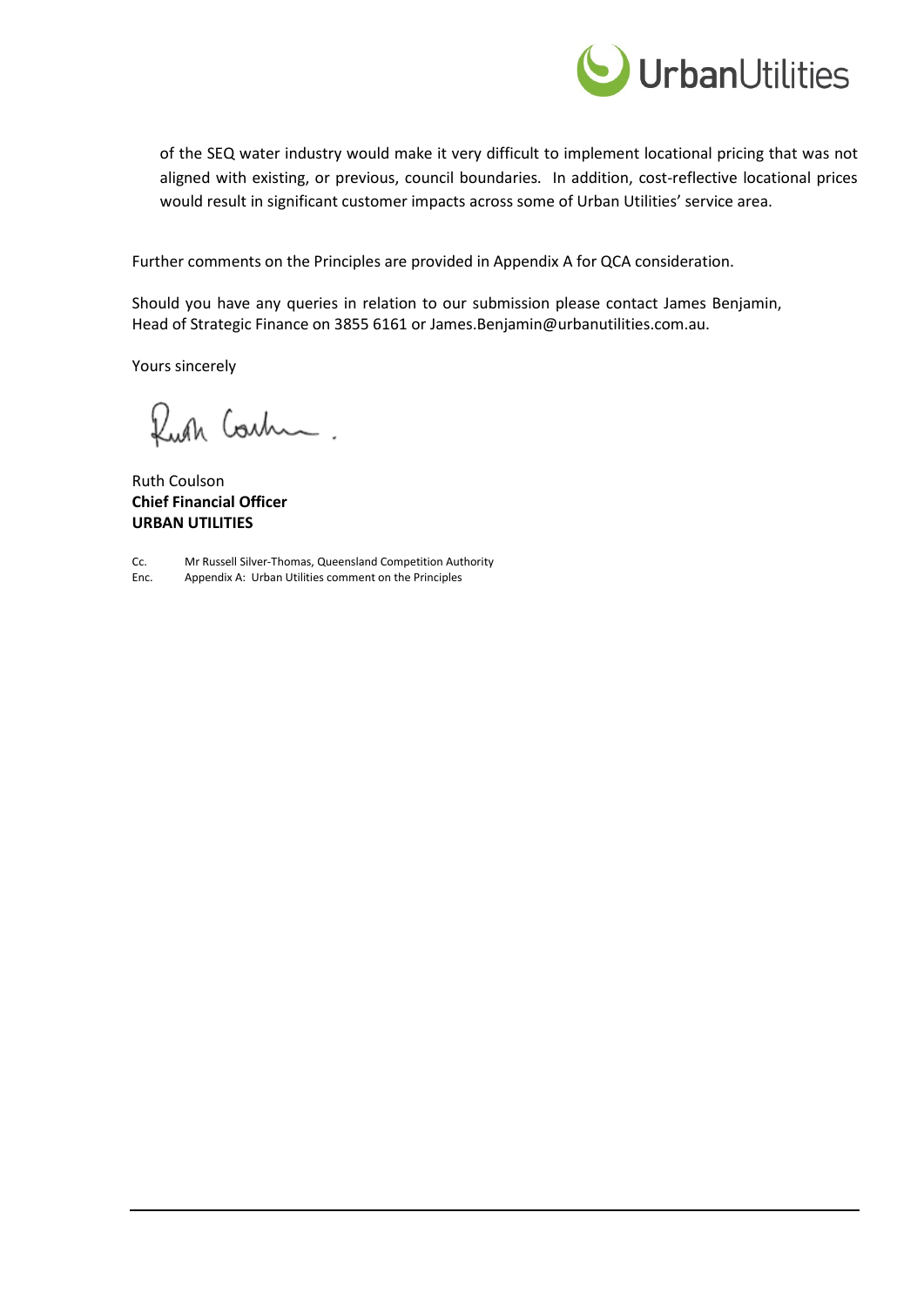

| <b>Section</b> | <b>Urban Utilities Comment</b>                                                                                                                                                                                                                                                                                                                                                                                                                                                                                                                                                                                                                                                                                                                                                                                                                                                                                                                                                                                             |
|----------------|----------------------------------------------------------------------------------------------------------------------------------------------------------------------------------------------------------------------------------------------------------------------------------------------------------------------------------------------------------------------------------------------------------------------------------------------------------------------------------------------------------------------------------------------------------------------------------------------------------------------------------------------------------------------------------------------------------------------------------------------------------------------------------------------------------------------------------------------------------------------------------------------------------------------------------------------------------------------------------------------------------------------------|
| 1.1            | No comment                                                                                                                                                                                                                                                                                                                                                                                                                                                                                                                                                                                                                                                                                                                                                                                                                                                                                                                                                                                                                 |
| 1.2            | Pricing principles should also align with contemporary regulatory precedent, in<br>addition to being transparent and predictable. This comment also applies to section<br>2.2.5                                                                                                                                                                                                                                                                                                                                                                                                                                                                                                                                                                                                                                                                                                                                                                                                                                            |
| 1.3            | No comment                                                                                                                                                                                                                                                                                                                                                                                                                                                                                                                                                                                                                                                                                                                                                                                                                                                                                                                                                                                                                 |
| 1.4            | Urban Utilities notes that the principles do not explicitly reference sewerage pricing,<br>developer charges nor the range of fee or quoted service charges that distributor-<br>retailers provide to customers. Urban Utilities considers QCA should take a holistic<br>approach to regulatory oversight by ensuring and explicitly stating that the pricing<br>principles apply to all monopoly services provided by a distributor-retailer. This<br>comment also applies to section 3.                                                                                                                                                                                                                                                                                                                                                                                                                                                                                                                                  |
|                | Urban Utilities also considers regulatory oversight should cover capital revenues as<br>well as recurrent revenues. QCA has previously focused only on recurrent revenues<br>and has treated capital revenue pricing as an input rather than an aspect of pricing<br>that requires specific regulatory oversight. Assessing capital revenue pricing as part<br>of a holistic regulatory framework is entirely consistent with the allocative efficiency<br>principle, and Urban Utilities would expect a review of capital revenue pricing is<br>necessary to ensure an effective price signal can be achieved.<br>Urban Utilities also considers that prices associated with regulated monopoly<br>business activities should also be set with regard to ringfencing arrangements where<br>a utility business engages in the provision of regulated and non-regulated service<br>provision. This comment also applies to section 3.1<br>Urban Utilities also notes the statement document does not provide clarity on how |
|                | a transition towards QCA's long term regulatory framework would be<br>accommodated.                                                                                                                                                                                                                                                                                                                                                                                                                                                                                                                                                                                                                                                                                                                                                                                                                                                                                                                                        |
| 1.5            | No comment                                                                                                                                                                                                                                                                                                                                                                                                                                                                                                                                                                                                                                                                                                                                                                                                                                                                                                                                                                                                                 |
| $\overline{2}$ | No comment                                                                                                                                                                                                                                                                                                                                                                                                                                                                                                                                                                                                                                                                                                                                                                                                                                                                                                                                                                                                                 |
| 2.1            | Urban Utilities as a water service provider also provides sewerage services as part<br>of the regulated monopoly business activities. Explicit reference to sewerage service<br>provision should be made in this section.                                                                                                                                                                                                                                                                                                                                                                                                                                                                                                                                                                                                                                                                                                                                                                                                  |
| 2.1.1          | Please substitute "Urban Utilities" for all references to "Queensland Urban Utilities"<br>and "QUU".                                                                                                                                                                                                                                                                                                                                                                                                                                                                                                                                                                                                                                                                                                                                                                                                                                                                                                                       |
| 2.1.2          | No comment                                                                                                                                                                                                                                                                                                                                                                                                                                                                                                                                                                                                                                                                                                                                                                                                                                                                                                                                                                                                                 |
| 2.2            | No comment                                                                                                                                                                                                                                                                                                                                                                                                                                                                                                                                                                                                                                                                                                                                                                                                                                                                                                                                                                                                                 |
| 2.2.1          | No comment                                                                                                                                                                                                                                                                                                                                                                                                                                                                                                                                                                                                                                                                                                                                                                                                                                                                                                                                                                                                                 |
| 2.2.2          | No comment                                                                                                                                                                                                                                                                                                                                                                                                                                                                                                                                                                                                                                                                                                                                                                                                                                                                                                                                                                                                                 |
| 2.2.3          | No comment                                                                                                                                                                                                                                                                                                                                                                                                                                                                                                                                                                                                                                                                                                                                                                                                                                                                                                                                                                                                                 |
| 2.2.4          | No comment                                                                                                                                                                                                                                                                                                                                                                                                                                                                                                                                                                                                                                                                                                                                                                                                                                                                                                                                                                                                                 |
| 2.2.5          | No further comment (other than that noted for section 1.2)                                                                                                                                                                                                                                                                                                                                                                                                                                                                                                                                                                                                                                                                                                                                                                                                                                                                                                                                                                 |
| 3              | No further comment (other than that noted for section 1.4)                                                                                                                                                                                                                                                                                                                                                                                                                                                                                                                                                                                                                                                                                                                                                                                                                                                                                                                                                                 |
| 3.1            | Urban Utilities considers there are additional pricing principles relating to price<br>shock minimisation and customer control, which do not appear to be referenced in<br>this section.                                                                                                                                                                                                                                                                                                                                                                                                                                                                                                                                                                                                                                                                                                                                                                                                                                   |

## **Appendix A – Urban Utilities Reponses to the Principles.**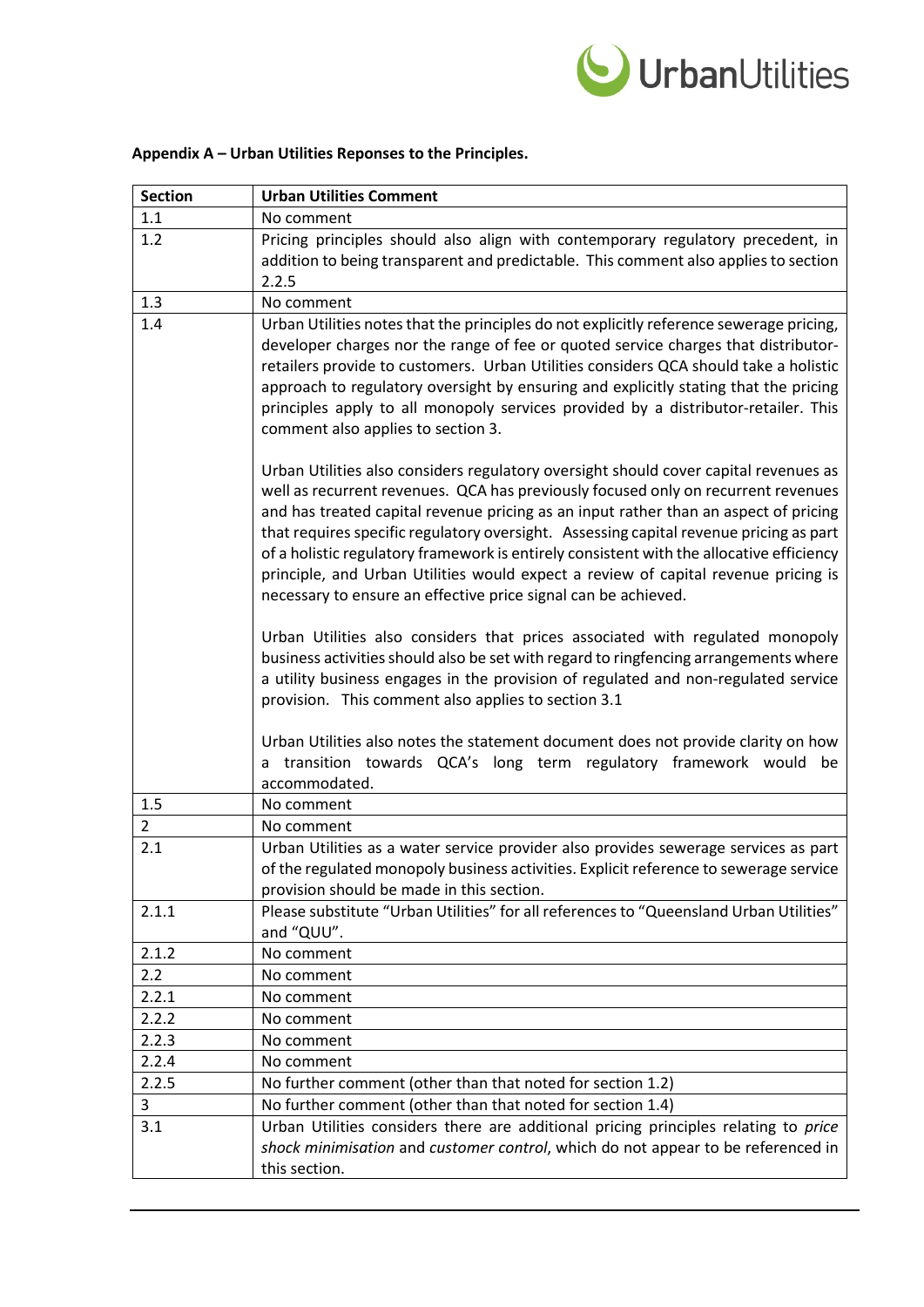

| <b>Section</b> | <b>Urban Utilities Comment</b>                                                                                                                                                                                                                                                                                                                                                                                                                                                                                                                                                                                                                                                                                                                                                                                                                                                                                                                                                                                                                       |
|----------------|------------------------------------------------------------------------------------------------------------------------------------------------------------------------------------------------------------------------------------------------------------------------------------------------------------------------------------------------------------------------------------------------------------------------------------------------------------------------------------------------------------------------------------------------------------------------------------------------------------------------------------------------------------------------------------------------------------------------------------------------------------------------------------------------------------------------------------------------------------------------------------------------------------------------------------------------------------------------------------------------------------------------------------------------------|
|                | The price shock minimisation principle upholds that price shocks to customers<br>should be minimised using smoothed price paths and transitional arrangements<br>where appropriate. Consistent with contemporary regulatory precedent, this<br>principle is applied in other regulated industries (such as electricity and gas<br>distribution network pricing) to minimise price volatility for customers.                                                                                                                                                                                                                                                                                                                                                                                                                                                                                                                                                                                                                                          |
|                | The customer control principle requires that tariffs should provide customers with<br>some ability to influence the total charges faced through managing their water<br>consumption or sewerage usage, and that customers should have the ability to<br>respond to price signals inherent in the price structures.                                                                                                                                                                                                                                                                                                                                                                                                                                                                                                                                                                                                                                                                                                                                   |
| 3.2            | No comment                                                                                                                                                                                                                                                                                                                                                                                                                                                                                                                                                                                                                                                                                                                                                                                                                                                                                                                                                                                                                                           |
| 3.2.1          | Urban Utilities considers that capital revenue offsets should be included in the cost<br>base considerations set out under Principle 1.                                                                                                                                                                                                                                                                                                                                                                                                                                                                                                                                                                                                                                                                                                                                                                                                                                                                                                              |
|                | Urban Utilities notes there is no reference to the determination of asset lives in the<br>Return of Capital section. Urban Utilities considers the choice of asset lives to be<br>an important consideration in the determination of regulatory depreciation.                                                                                                                                                                                                                                                                                                                                                                                                                                                                                                                                                                                                                                                                                                                                                                                        |
| 3.2.2          | Urban Utilities agrees an efficient alternative to marginal cost pricing is a two-part<br>tariff, but the key consideration is the allocation of residual costs to the volumetric<br>component. As noted by the QCA, the marginal cost of water and sewerage service<br>provision is generally very low, which would necessitate a relatively high fixed<br>charge if residual costs were not allocated to the volumetric component. High fixed<br>charges afford customers little ability to control their bills or respond to efficient<br>The allocation of residual costs between fixed and variable tariff<br>price signals.<br>components is therefore an important consideration in balancing the need for<br>economic efficiency with the desire for customers to have an ability to respond to<br>price signals and hence have a degree of control over their bills.<br>Urban Utilities seeks to understand QCA's interpretation of "marginal cost". That is,<br>whether QCA interprets this to be the marginal cost of providing water and |
|                | sewerage services using the current assets, technologies and service delivery<br>mechanisms employed by water utilities, or whether the marginal cost is set with<br>regard to the lowest cost alternative which could provide the same level of service<br>provision.                                                                                                                                                                                                                                                                                                                                                                                                                                                                                                                                                                                                                                                                                                                                                                               |
|                | Urban Utilities considers the application of scarcity pricing (as a pricing principle<br>within the domain of economic regulation) to be incongruent with QCA's assertion<br>in section 2.2.3 that social equity factors can be more effectively addressed by using<br>the tax and transfer system (i.e. that targeted industry assistance can be more<br>effective at addressing temporary shocks such as droughts). Urban Utilities seeks to<br>understand the principles QCA might seek to employ in balancing economic factors<br>(such as introducing scarcity pricing) with social factors (such as supporting targeted<br>industry assistance in favour of a price signal) in future price investigations.                                                                                                                                                                                                                                                                                                                                    |
|                | Current bulk water prices are purely volumetric, allowing distributor-retailers to<br>"pass through" bulk water price signals to customers without distortion. However,<br>bulk water tariff structural reforms and/or scarcity pricing arrangements which                                                                                                                                                                                                                                                                                                                                                                                                                                                                                                                                                                                                                                                                                                                                                                                           |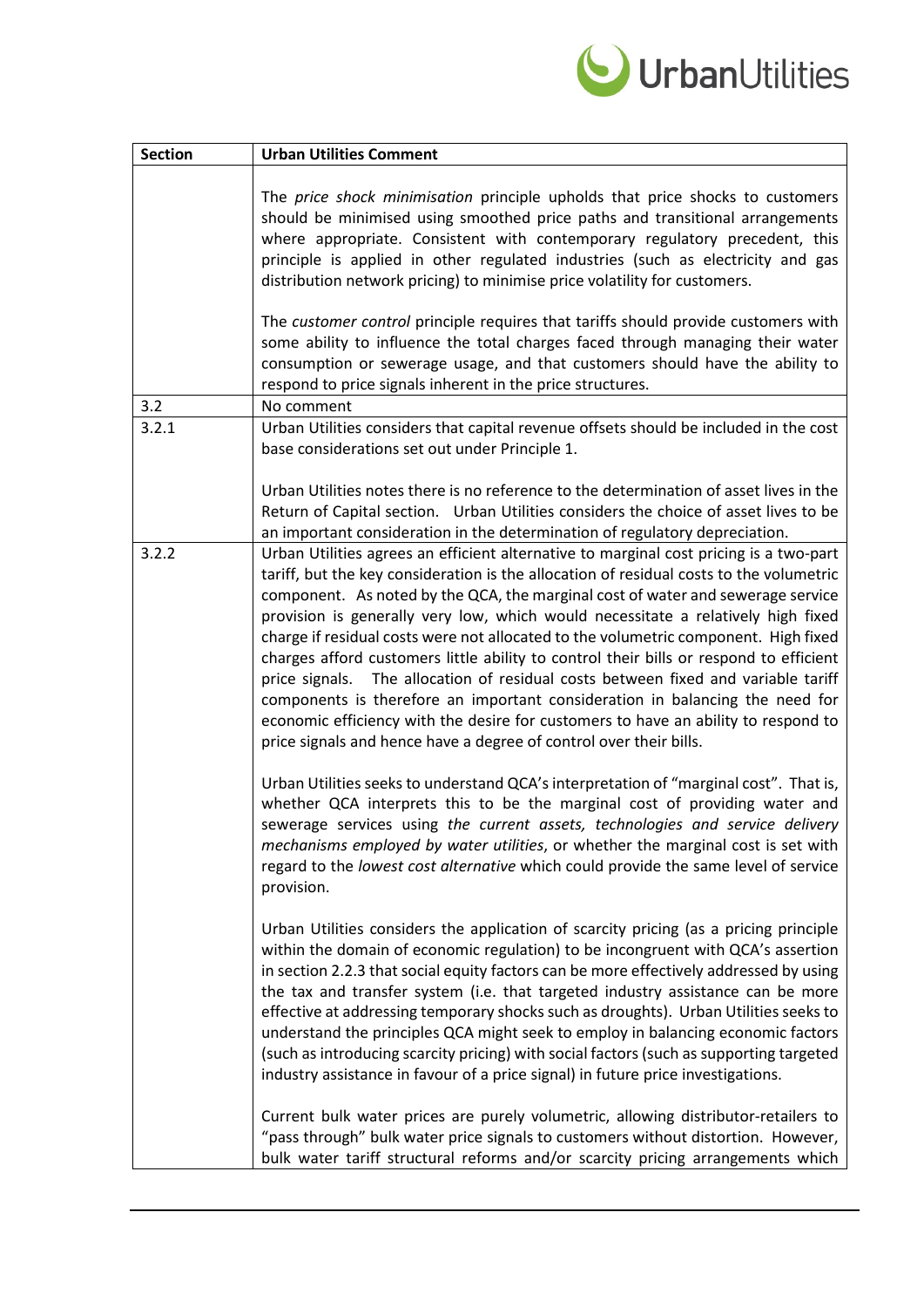

| <b>Section</b> | <b>Urban Utilities Comment</b>                                                                                                                                                                                                                                                                                                                                                                                                                                                                                                                                                                                                                                                        |
|----------------|---------------------------------------------------------------------------------------------------------------------------------------------------------------------------------------------------------------------------------------------------------------------------------------------------------------------------------------------------------------------------------------------------------------------------------------------------------------------------------------------------------------------------------------------------------------------------------------------------------------------------------------------------------------------------------------|
|                | move away from this arrangement could create a tension in trying to balancing the<br>need for simplicity with the need to avoid inefficient distortion of scarcity price<br>signals. Urban Utilities seeks clarification on the principles QCA would apply in<br>assessing whether future scarcity price signals are being appropriately signalled to<br>customers.                                                                                                                                                                                                                                                                                                                   |
|                | Urban Utilities notes that water is relatively price inelastic (as generally observed for<br>most distributor-retailer customers, but less so for other bulk water users such as<br>irrigators). For this reason, Urban Utilities considers that water pricing does not<br>necessarily represent a good allocative efficiency tool as outlined in this section.<br>Urban Utilities seeks to understand QCA's views on the effectiveness of water<br>pricing as a mechanism for achieving allocative efficiency, particularly as it relates<br>to distributor-retailers.                                                                                                               |
|                | Urban Utilities considers that the pricing principles should place greater priority on<br>managing customer impacts over pricing efficiency. Urban Utilities notes that price<br>changes and reforms that improve pricing efficiency tend to disproportionately<br>impact lower socio-economic customers that are least able to adjust their<br>consumption decisions and that tend to spend a greater proportion of their<br>disposable income on utility services. Urban Utilities therefore considers the pricing<br>principles should prioritise managing customer impacts in those circumstances<br>where tension exists between customer impact and achieving price efficiency. |
| 3.2.3          | No comment                                                                                                                                                                                                                                                                                                                                                                                                                                                                                                                                                                                                                                                                            |
| 3.2.4          | No comment                                                                                                                                                                                                                                                                                                                                                                                                                                                                                                                                                                                                                                                                            |
| 3.3            | No comment                                                                                                                                                                                                                                                                                                                                                                                                                                                                                                                                                                                                                                                                            |
| 3.4.1          | No comment                                                                                                                                                                                                                                                                                                                                                                                                                                                                                                                                                                                                                                                                            |
| 3.4.2          | No comment                                                                                                                                                                                                                                                                                                                                                                                                                                                                                                                                                                                                                                                                            |
| 3.5            | Urban Utilities considers that a separate set of pricing principles should be<br>established for the provision of potable water services and non-potable water<br>services. The cost drivers, delivery mechanisms and customer choice for potable<br>and non-potable water supply differ markedly and Urban Utilities considers the<br>principles for regulatory oversight of these services should be clearly delineated in<br>recognition of these differences.<br>Recycled water provision, which is referenced in this section, could be considered a                                                                                                                             |
|                | subset of non-potable water provision. However, in an environment of increasing<br>water scarcity, recycled water provision could also be considered a form of potable<br>water substitution. Where appropriate, pricing should reflect the role of recycled<br>water as part of an integrated water resource planning system and be based on a                                                                                                                                                                                                                                                                                                                                       |
|                | beneficiary pays approach, with specific cost share across beneficiaries based on the<br>scheme's drivers.                                                                                                                                                                                                                                                                                                                                                                                                                                                                                                                                                                            |
|                | Similarly, Urban Utilities considers that a separate set of pricing principles should be                                                                                                                                                                                                                                                                                                                                                                                                                                                                                                                                                                                              |
|                | established for the provision of bulk water services, as distinct from the services                                                                                                                                                                                                                                                                                                                                                                                                                                                                                                                                                                                                   |
|                | provided by distributor-retailers. This is because the assets, services, customers and                                                                                                                                                                                                                                                                                                                                                                                                                                                                                                                                                                                                |
|                | operational risk profiles of bulk water service providers are markedly different those                                                                                                                                                                                                                                                                                                                                                                                                                                                                                                                                                                                                |
|                | of distributor-retailers. There is well established precedent for this in other                                                                                                                                                                                                                                                                                                                                                                                                                                                                                                                                                                                                       |
|                | regulated industries (e.g. electricity transmission and distribution, which is<br>analogous to bulk water and water distributor-retailer respectively), whereby                                                                                                                                                                                                                                                                                                                                                                                                                                                                                                                       |